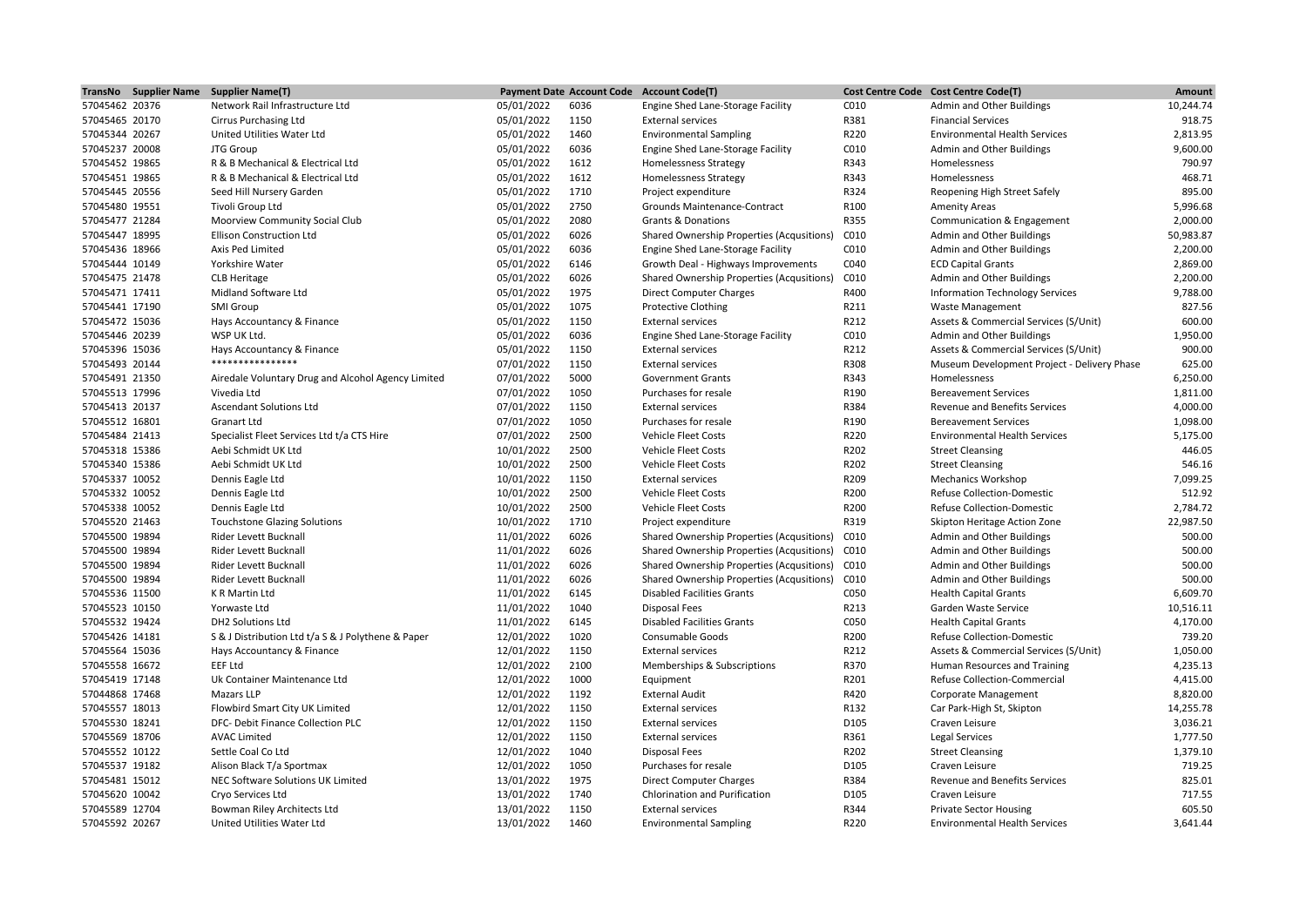|                | TransNo Supplier Name | <b>Supplier Name(T)</b>                        |            |      | Payment Date Account Code Account Code(T) |      | Cost Centre Code Cost Centre Code(T)  | Amount     |
|----------------|-----------------------|------------------------------------------------|------------|------|-------------------------------------------|------|---------------------------------------|------------|
| 57045588 17640 |                       | Scott Janitorial Supplies Ltd                  | 13/01/2022 | 1150 | <b>External services</b>                  | D105 | Craven Leisure                        | 426.60     |
| 57045519 20328 |                       | Lewis Leisure Consultancy                      | 13/01/2022 | 1150 | <b>External services</b>                  | R355 | Communication & Engagement            | 655.40     |
| 57045606 21466 |                       | <b>Clapham and Austwick Guides</b>             | 13/01/2022 | 2080 | <b>Grants &amp; Donations</b>             | R355 | Communication & Engagement            | 600.00     |
| 57045321 10122 |                       | Settle Coal Co Ltd                             | 13/01/2022 | 1040 | <b>Disposal Fees</b>                      | R202 | <b>Street Cleansing</b>               | 797.40     |
| 57045598 10061 |                       | Glasdon Uk Ltd                                 | 13/01/2022 | 1000 | Equipment                                 | R202 | <b>Street Cleansing</b>               | 725.52     |
| 57045612 19551 |                       | Tivoli Group Ltd                               | 13/01/2022 | 2750 | Grounds Maintenance-Contract              | R100 | <b>Amenity Areas</b>                  | 5,996.68   |
| 57045593 11059 |                       | Bemrose Booth                                  | 14/01/2022 | 1020 | Consumable Goods                          | R151 | Car Park-Craven Leisure Centre        | 952.50     |
| 20102232       |                       |                                                | 14/01/2022 | 6905 | Omicrom Hospitality and Leisure Grant     | 1040 | Sources of Finance                    | 107,344.00 |
| 57042557 18318 |                       | O <sub>2</sub>                                 | 14/01/2022 | 1150 | <b>External services</b>                  | R255 | Development Control                   | 524.00     |
| 57045539 21239 |                       | Carrington West                                | 14/01/2022 | 1150 | <b>External services</b>                  | R255 | <b>Development Control</b>            | 1,702.00   |
| 57045542 21239 |                       | Carrington West                                | 14/01/2022 | 1150 | <b>External services</b>                  | R255 | Development Control                   | 1,559.69   |
| 57045543 21239 |                       | <b>Carrington West</b>                         | 14/01/2022 | 1150 | <b>External services</b>                  | R255 | <b>Development Control</b>            | 1,365.28   |
| 57045541 21239 |                       | Carrington West                                | 14/01/2022 | 1150 | <b>External services</b>                  | R255 | Development Control                   | 3,000.00   |
| 57045540 21239 |                       | <b>Carrington West</b>                         | 14/01/2022 | 1150 | <b>External services</b>                  | R255 | Development Control                   | 1,702.00   |
| 57045692 21485 |                       | Marshall (Building Contractors) LTD            | 17/01/2022 | 6036 | Engine Shed Lane-Storage Facility         | C010 | Admin and Other Buildings             | 99,811.81  |
| 57045693 21485 |                       | Marshall (Building Contractors) LTD            | 17/01/2022 | 6036 | Engine Shed Lane-Storage Facility         | C010 | Admin and Other Buildings             | 166,511.32 |
| 57045691 21485 |                       | Marshall (Building Contractors) LTD            | 17/01/2022 | 6036 | Engine Shed Lane-Storage Facility         | C010 | Admin and Other Buildings             | 86,017.01  |
| 57045690 21485 |                       | Marshall (Building Contractors) LTD            | 17/01/2022 | 6036 | Engine Shed Lane-Storage Facility         | C010 | Admin and Other Buildings             | 71,767.39  |
| 57045553 17334 |                       | <b>Sutcliffe Construction Ltd</b>              | 17/01/2022 | 6059 | Langcliffe Quarry Redevelopment           | C010 | Admin and Other Buildings             | 345,786.41 |
| 57045464 17025 |                       | AG&P Jackson Chartered Surveyors & Land Agents | 17/01/2022 | 1150 | <b>External services</b>                  | R255 | Development Control                   | 462.00     |
| 20102233       |                       |                                                | 17/01/2022 | 6905 | Omicrom Hospitality and Leisure Grant     | 1040 | Sources of Finance                    | 402,301.00 |
| 57045711 12091 |                       | Aquatrust Water & Ventilation Ltd              | 18/01/2022 | 1150 | <b>External services</b>                  | D105 | Craven Leisure                        | 545.00     |
| 57045734 18241 |                       | DFC- Debit Finance Collection PLC              | 18/01/2022 | 1150 | <b>External services</b>                  | D105 | Craven Leisure                        | 1,067.04   |
| 57045732 18377 |                       | <b>Wakefield Council</b>                       | 18/01/2022 | 2100 | Memberships & Subscriptions               | R350 | CLT-Corporate Leadership Team         | 1,300.00   |
| 57045694 21486 |                       | Align Property Partners Ltd                    | 18/01/2022 | 1150 | <b>External services</b>                  | R319 | Skipton Heritage Action Zone          | 7,800.00   |
| 57045715 12704 |                       | Bowman Riley Architects Ltd                    | 18/01/2022 | 1150 | <b>External services</b>                  | R344 | <b>Private Sector Housing</b>         | 5,196.90   |
| 57045739 10293 |                       | Yorkshire Dales National Park Authority        | 18/01/2022 | 6059 | Langcliffe Quarry Redevelopment           | C010 | Admin and Other Buildings             | 731.40     |
| 57045701 18209 |                       | Hinchcliffe Heritage- John Hinchliffe          | 18/01/2022 | 1150 | <b>External services</b>                  | R255 | <b>Development Control</b>            | 6,941.25   |
| 57045719 16684 |                       | TMP UK Ltd                                     | 18/01/2022 | 1410 | Advertising                               | R255 | Development Control                   | 440.14     |
| 57045704 19757 |                       | <b>Storm Environmental Limited</b>             | 18/01/2022 | 1000 | Equipment                                 | R211 | Waste Management                      | 9,560.00   |
| 57045566 20613 |                       | Sustainably Built Ltd                          | 18/01/2022 | 6059 | Langcliffe Quarry Redevelopment           | C010 | Admin and Other Buildings             | 3,300.00   |
| 57045778 21490 |                       | ****************                               | 19/01/2022 | 1150 | <b>External services</b>                  | R384 | Revenue and Benefits Services         | 500.00     |
| 57045708 10872 |                       | FAUN Zoeller (UK) Ltd                          | 19/01/2022 | 1150 | <b>External services</b>                  | R209 | <b>Mechanics Workshop</b>             | 679.33     |
| 57045720 17190 |                       | <b>SMI Group</b>                               | 19/01/2022 | 1075 | <b>Protective Clothing</b>                | R211 | <b>Waste Management</b>               | 705.40     |
| 57045449 16013 |                       | Cromwell Polythene Ltd                         | 19/01/2022 | 1000 | Equipment                                 | R200 | <b>Refuse Collection-Domestic</b>     | 5,211.48   |
| 57045743 15398 |                       | ****************                               | 19/01/2022 | 1150 | <b>External services</b>                  | D105 | Craven Leisure                        | 663.00     |
| 57045768 12704 |                       | Bowman Riley Architects Ltd                    | 19/01/2022 | 1150 | <b>External services</b>                  | R344 | <b>Private Sector Housing</b>         | 1,656.21   |
| 57045764 12704 |                       | Bowman Riley Architects Ltd                    | 19/01/2022 | 1150 | <b>External services</b>                  | R344 | <b>Private Sector Housing</b>         | 824.18     |
| 57045779 21491 |                       | ****************                               | 19/01/2022 | 1150 | <b>External services</b>                  | R384 | <b>Revenue and Benefits Services</b>  | 500.00     |
| 57045772 13872 |                       | Clear Skies Software Ltd                       | 19/01/2022 | 1975 | <b>Direct Computer Charges</b>            | R190 | <b>Bereavement Services</b>           | 2,900.00   |
| 57045717 11861 |                       | Airedale Drainage Board                        | 19/01/2022 | 1390 | Airedale Internal Drainage Brd            | R420 | Corporate Management                  | 11,962.76  |
| 57045733 20080 |                       | Engineering + Foundry Supplies (Colne) Ltd     | 19/01/2022 | 1075 | <b>Protective Clothing</b>                | R211 | <b>Waste Management</b>               | 524.49     |
| 57045746 21239 |                       | <b>Carrington West</b>                         | 19/01/2022 | 1150 | <b>External services</b>                  | R255 | Development Control                   | 2,100.00   |
| 57045747 21239 |                       | <b>Carrington West</b>                         | 19/01/2022 | 1150 | <b>External services</b>                  | R255 | <b>Development Control</b>            | 1,472.58   |
| 57045784 18598 |                       | Spain Building & Maintenance Ltd               | 21/01/2022 | 6145 | <b>Disabled Facilities Grants</b>         | C050 | <b>Health Capital Grants</b>          | 22,613.53  |
| 20102234       |                       |                                                | 21/01/2022 | 6905 | Omicrom Hospitality and Leisure Grant     | 1040 | Sources of Finance                    | 406,431.00 |
| 57045803 12704 |                       | Bowman Riley Architects Ltd                    | 21/01/2022 | 1150 | <b>External services</b>                  | R344 | <b>Private Sector Housing</b>         | 730.80     |
| 57045791 15036 |                       | Hays Accountancy & Finance                     | 21/01/2022 | 1150 | <b>External services</b>                  | R212 | Assets & Commercial Services (S/Unit) | 900.00     |
| 57045798 17190 |                       | <b>SMI Group</b>                               | 21/01/2022 | 1000 | Equipment                                 | R211 | <b>Waste Management</b>               | 583.20     |
| 57045818 18087 |                       | <b>Overton Architects</b>                      | 21/01/2022 | 1150 | <b>External services</b>                  | R319 | Skipton Heritage Action Zone          | 1,280.00   |
| 57045802 18458 |                       | Ilkley & Wharfedale Medical Practice           | 21/01/2022 | 2030 | <b>General Fees</b>                       | R190 | <b>Bereavement Services</b>           | 1,446.79   |